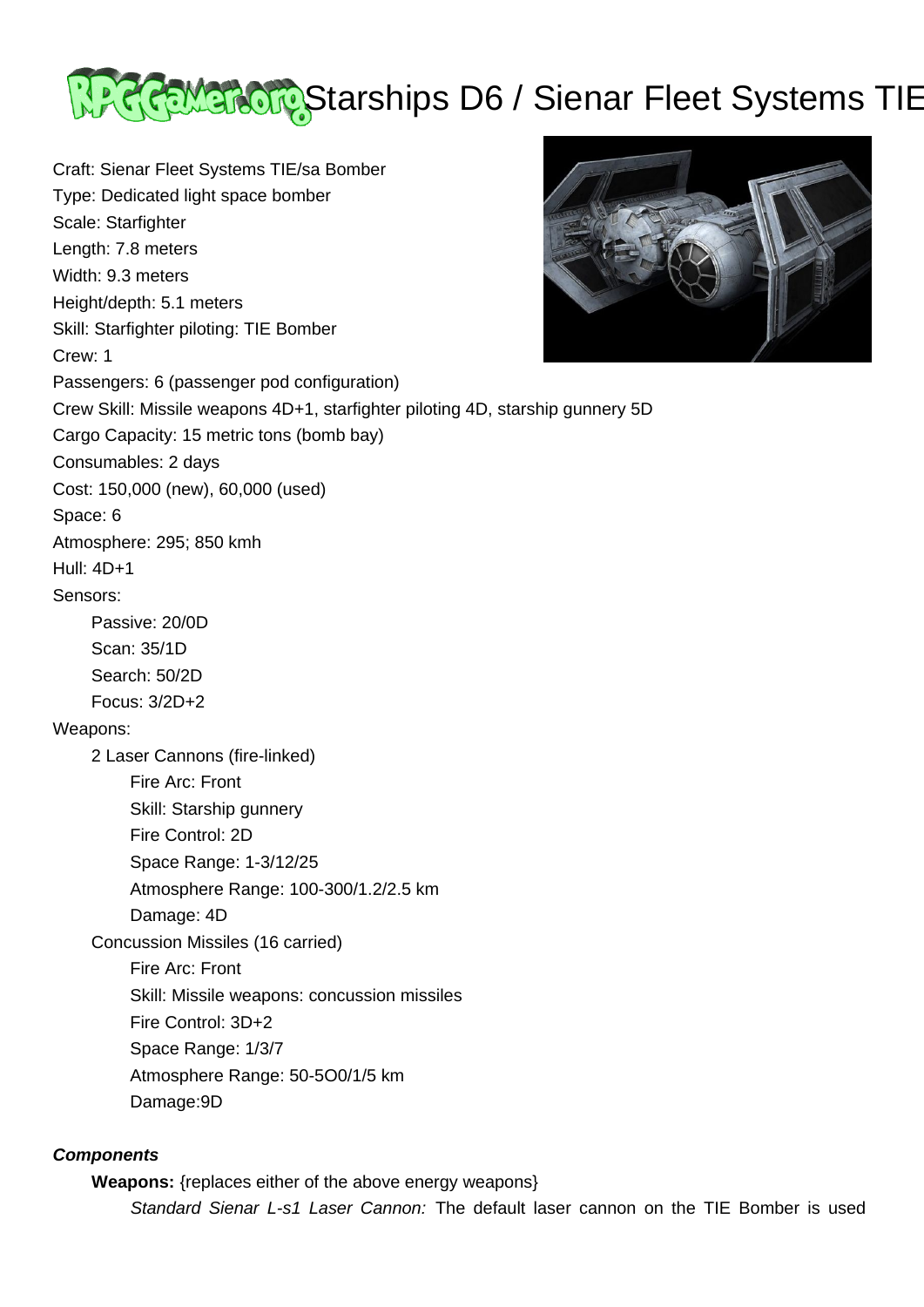primarily in dogfights. It is a well balanced weapon most suitable in turning fights against enemy starfighters. {as above}

 Krupx JR-89 Ion Cannon: Ion cannons aren't often used on the TIE Bomber. They can be used to target a capital ship's shields to make it easier to attack. {Damage: 3D Ion Damage}

Sienar Guided Rotary Cannon: The guided rotary cannon is rarely used on account of its reduced damage. While the auto-aim helps against mobile targets, your craft will have trouble turning while the cannon is firing. {Fire Control: +2D, Manueverability: -1D}

Sienar Rotary Cannon: The rotary cannon is most often seen used by players who enjoy headon attacks against enemy fighters, or by players in a dedicated anti-capital ship role. The rotary cannon sharply reduces your turning ability while firing, limiting its effectiveness in turning fights. {Fire Control: +1D, Manueverability: -1D< Damage: +1D}

**Countermeasures:** {Elite Pilots can choose to equip their fighter with one of the below}

 Sienar XX-5 Seeker Warheads: Seeker Warheads, or sometimes called "flares", are the most common and flexible anti-missile countermeasure. A-wings are often found turning and manoeuvring, making chaff less useful, and the sensor jammer only has a single use. {When used reduces enemy skill to attack the fighter with Missiles by 3D}

 Chaff Particles: Chaff particles are not often used on the A-wing, as in order for it to reach maximum effectiveness, enemy missiles must fly through the static cloud. This cloud can be used to cover capital ships on occasion, but flares are the more popular choice. {When used creates a cloud behind the fighter which reduces all skill with missiles by 3D, but only for weapons fires through the cloud}

Sienar Sensor Jammer: The sensor jammer's short 4 second duration and single use make it not often used. Its biggest benefit is being able to shake missiles at any rate and from any direction. {A single use system, which stops any missile from hitting the fighter}

**Auxiliary:** {replaces the above Projectile Launcher with two (left and right) Auxiliary systems}

 Sienar KB-D28 Proton Torpedo: Proton torpedoes cause up to four times the damage of a regular concussion missile. They are ineffective against shielding, but pack a wallop when they hit. Deploy them carefully against corvettes, which can outrun the torpedo. Combine with an ion torpedo strike from a fighter or support for best effect. Stay at maximum range when you launch the torpedo and reduce speed so you don't get too close when you launch it. {same stats as above except Ammo: 8}

 Sienar MR-93 Multi-Lock Missile: Not to be confused with the cluster missile, the multi-missile locks onto multiple targets and fires a missile at each one. Lock onto as many targets as possible before firing. It is best used to farm enemy AI ships on defence, shrinking the enemy's window of opportunity to destroy your capital ships. {Skill: Starship gunnery; Concussion Missile, Fire Control: 3D, Damage:7D, Ammo: 8, Missiles may be targeted when targets are out of range, and then multiple missiles fired when within range.}

Sienar Goliath Missile: This variant of the normal concussion missile is identical in most respects to its fighter counterpart. Unique to the Goliath missile is that it explodes in a huge area of effect, destroying entire AI squadrons and causing considerable damage even if decoyed by flares or chaff.. {Skill: Starship gunnery: Goliath Missile, Fire Control: 2D, Damage: 8D,7D,6D, Blast Radius:1/2/3, Ammo: 4 Missiles}

 Sienar HC-7 Ion Bomb: Ion bombs cause extra damage to shielding and can disable subsystems, but do not cause raw damage. Follow up attacks will be required to damage the targets.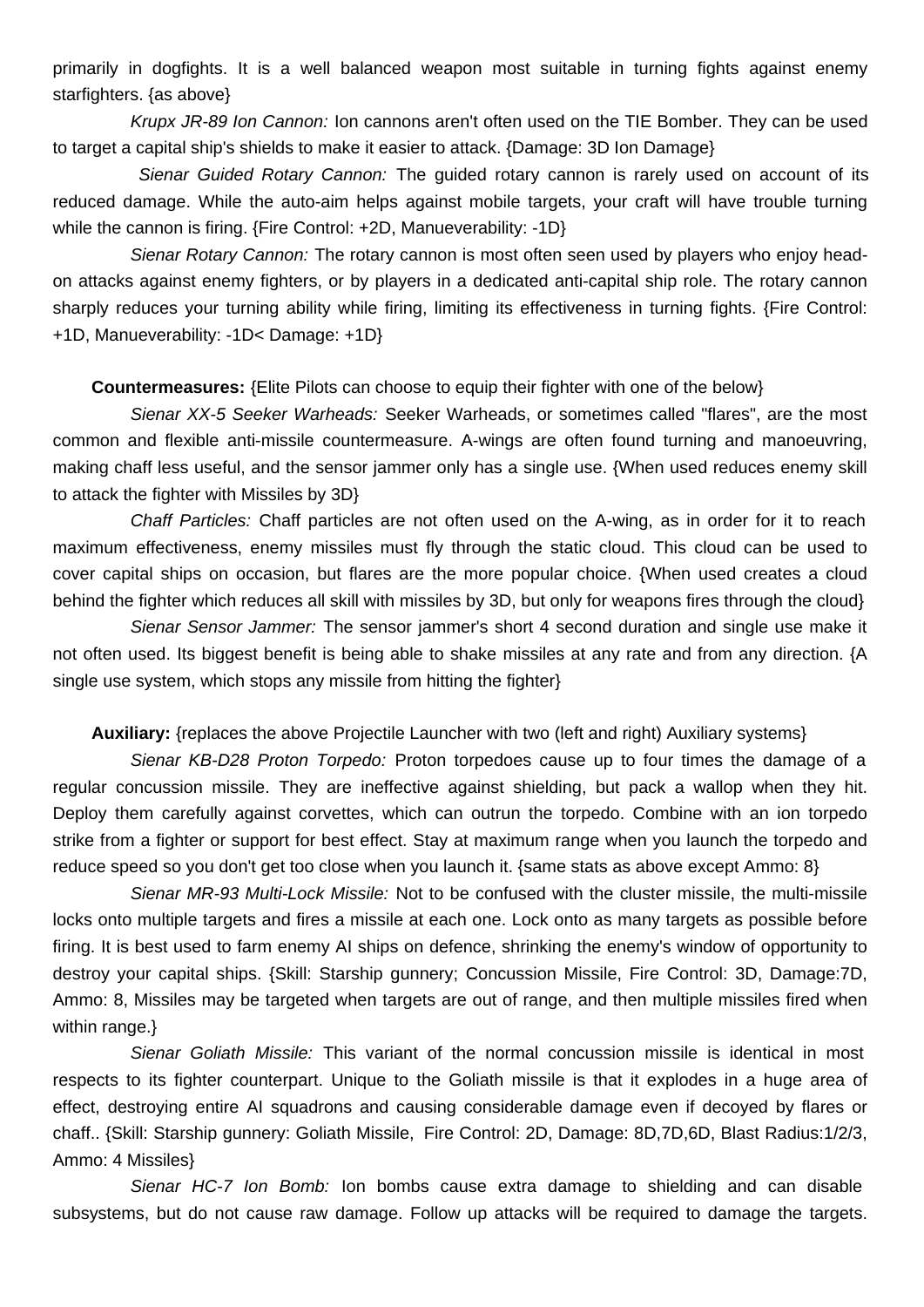{Skill: Starship Gunnery: Ion Bomb, Scale: Capital, Fire Control: 0D, Space Range: 1/3/7, Atmospheric Range: 50-100/300/700m, Damage: 8D Ion Damage, Rate of Fire: 1, Ammo: 4 Bombs}

 Sienar KW-84 Proton Bomb: Proton bombs cause considerable damage to targets. {Skill: Starship Gunnery: Proton Bomb, Fire Control: 0D, Space Range: 1/2/4, Atmospheric Range: 50- 100/200/400m, Damage: 10D, Ammo 4 Bombs}

 Sienar Seeker Mine: Drops a mine behind you. The mine locks onto and chases any enemy that gets too close. Mines are most effective in narrow corridors where enemies will have to run near them.. {Skill: Starship Gunnery: Seeker Mine, Fire Control: 5D (does not use pilots skill), Space Range: 3, Atmospheric Range: 300m, Damage: 6D, Ammo: 5 mines, mine is dropped behind the fighter, where it follows for up to 1 minutes until another vessel enters it's range, upon which it attacks using only it's Fire Control}

Sienar RD-77 Assault Shield: The Assault Shield, when activated, puts up a shield in front of you that blocks a large percentage of damage. It only lasts 3 seconds and sharply reduces your turning ability when active. It is best used therefore in head-on attacks against enemy players, or as additional protection when attacking an enemy capital ship. {a Single Use Force Shield, which provides adds 4D to shields for 1 round}

 Quarrie Composite Beam Cannon: The composite beam cannon, is a powerful anti-capital ship weapon. While you can't alter your course with the beam active, it is more than capable of drilling through shields and hull to deal considerable damage - especially against enemy subsystems. {Scale: Capital, Space: 1-5/15/32, Atmosphere Range: 100-500/1.5/3.2km, Fire Control: 3D, Damage: 4D, Cannot Dodge attacks, Requires a 5 round cool down before using again}

Sienar Boost Extension Kit: When triggered, this component gives you a full boost charge. Utilize this component to aid in advanced drifting techniques, allowing you to maintain offence and mobility simultaneously. {Requiring a 3 round cool down, this unit increases speed by +3, and Manoeuvrability by +2D}

 Sienar Prototype Piercing Torpedo:Piercing Torpedoes are used exclusively against flagship subsystems. While they cause minimal damage to the hull of the target flagship, they are unique in their ability to ignore shielding. They are most often used against shield generators to allow for easier subsequent attacks. {Skill: Starship Gunnery: Piercing Torpedo, Fire Control: 0D, Scale: Capital, Space Range: 1/3/7, Atmospheric Range: 50-100/300/700m, Damage: 3D (ignores shields), Rate of Fire: 1, Ammo: 8 Torpedos}

**Hull:** {One of the below may be selected for specific missions}

Sienar Ferroceramic Hull: The standard hull, with no strengths or weaknesses. {as above}

Sienar Dampener Hull: The Dampener hull increases the amount of time an enemy needs to lock onto you with missiles. This benefit comes with a reduction in health, so it isn't often used since TIE Bombers are generally fairly easy to lock onto anyway.. {-1D to enemy Fire Control for Missiles, -1D Hull}

Sienar Reinforced Hull: This hull increases your ship's hull at the expense of mobility. This makes it perfect for dedicated bombers, looking to fly with the extra health required to reach their targets. {+2D to Hull, -1D Manoeuvrability, -2 Speed}

Sienar Agile Hull: This hull option decreases your ship's hull but increases mobility. On the TIE Bomber, this effectively turns you into a TIE Fighter variant, with slightly more health and approximately the same mobility, but less acceleration {-1D to Hull, +2D to Manoeuvrability}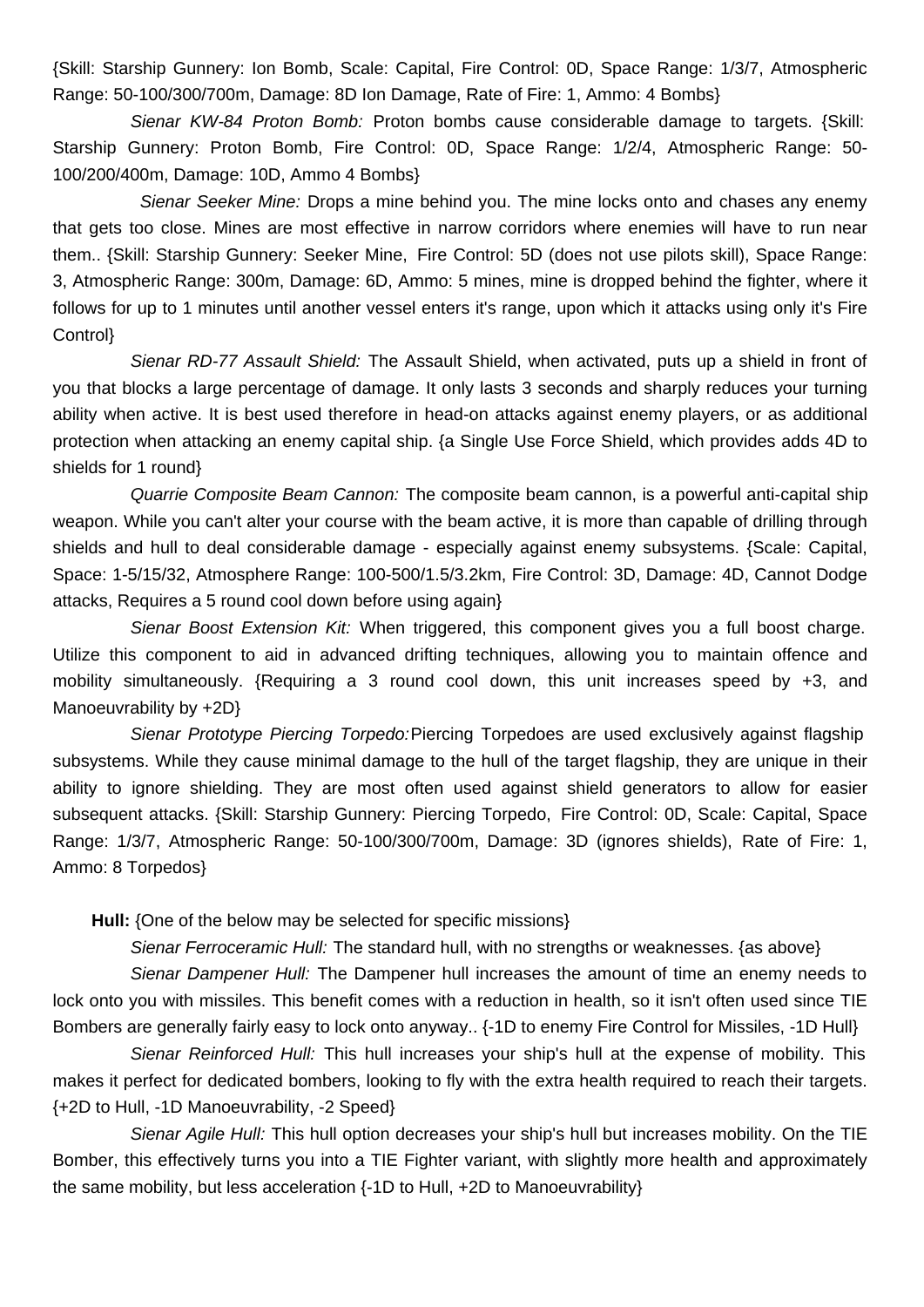**Engines:** {One of the below may be selected for specific missions}

Twin Ion Engine: The standard sublight engine with no benefits or drawbacks. {as above}

 Unstable Twin Engine: This engine makes you lose a moderate amount of both health, but offers greatly increased acceleration and speed. What really makes this engine stand out, however, is the large explosion you create when you are shot down. Some players use this explosion as an anti-capital ship weapon, hoping to take out the capital ship's turrets when they die. {-1D Hull, +2 Speed, +1D Manoeuvrability, 7D Explosion when destroyed}

Twin Jet Engine: This engine greatly increases the rate at which you generate boost power, but also greatly increases the rate at which you consume it. This engine is mostly designed for drifting, as it performs very poorly when boosting in straight lines. {Requiring a 3 round cool down, this engine can provide a boost, increasing speed by  $+2$ , and Manoeuvrability by  $+1D$ }

 Twin SLAM Engine: The SLAM (Sublight Acceleration Motor) engine automatically produces boost power regardless of whether there is maximum power in the engines or not, at the cost of maximum speed. It is similar to the Jet Engine, in that it provides smaller boosting power but lets you boost more often. The SLAM engine reduces your overall speed, but lets you divert power from engines to other systems and receive a small trickle of boost power. Increasing power to engines will appropriately increase the boost meter respectively. {This diverts power to the other systems of the Tie Bomber +2D damage to the Energy Weapons, at the expense of -2 Speed and -1D Manoeuvrability}

**Description:** Slower than the standard TIE fighter, the TIE bomber boasts increased armor, an impressive explosives arsenal, and heavy blasters ideal for assaulting large targets.

Bombers are flexible craft with extremely powerful guns. What they lack in mobility, they make up for in firepower, against both fighters and capital ships. Being equipped with both bombs and proton torpedoes for capital ships is half of their battle - they also feature the powerful rotary cannon. They also use the Goliath and Multi-Target Missile to quickly destroy AI fighters in fleet battles, reducing the enemy's window of opportunity to target friendly capital ships.

The TIE/sa bomber, formally known as the TIE Surface Assault Bomber and also known as the TIE/sa tactical bomber and TIE bomber, was a bombing variant of the TIE line used by the Galactic Empire, and was their main source of anti-emplacement air-support. They were nicknamed "dupes" by the New Republic pilot Wyl Lark.

The TIE/sa bomber was specifically designed by Sienar Fleet Systems for use in the military of the Galactic Empire. A model of light bomber, it was part of the TIE line of starfighters, distinguished by their twin ion engines and solar collector panels. The bomber measured 7.9 meters long, 10.6 meters wide, and 5.4 meters high. In keeping with the Empire's preference for muted colors, it was painted a bluish gray.

Like the TIE Advanced x1 prototype, the TIE/sa bomber had inclined wings, which maximized its speed and maneuverability while carrying mass of heavy ordnance. Unlike the other models in the TIE line, the bomber had not one but two central pods: a starboard cockpit for the pilot and a portside ordnance bay for the munitions. The cockpit featured two forward-mounted laser cannons, the standard transparisteel viewport, and an ejector seat in case a pilot on a distant bombing run needed to abandon ship.